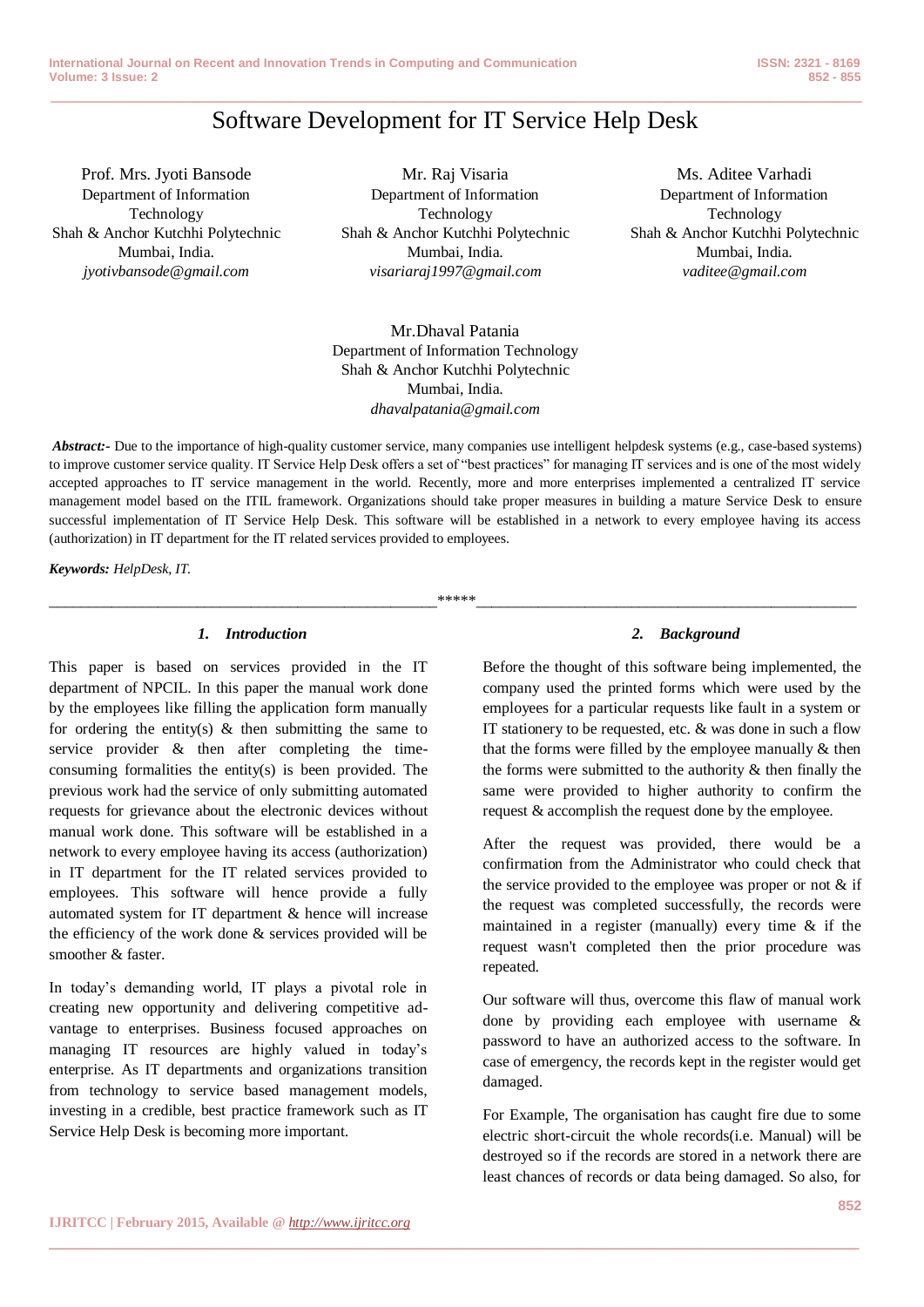**\_\_\_\_\_\_\_\_\_\_\_\_\_\_\_\_\_\_\_\_\_\_\_\_\_\_\_\_\_\_\_\_\_\_\_\_\_\_\_\_\_\_\_\_\_\_\_\_\_\_\_\_\_\_\_\_\_\_\_\_\_\_\_\_\_\_\_\_\_\_\_\_\_\_\_\_\_\_\_\_\_\_\_\_\_\_\_\_\_\_\_\_\_\_\_**

securing the records, the software is being implemented. Hence, according to the username, the records will be secured & maintained.

# *3. Literature Review*

IT Service Help Desk refers to the implementation and management of quality IT services that meet the needs of the company. IT Service Help Desk is performed by IT service providers through an appropriate mix of people, process and information technology. The following represents acharacteristic statement from the ITService Help Desk literature: "Providers of IT services can no longer afford to focus on technology; they now have to consider the quality of the services they provide." Therefore, the providers of IT services should shift their focus on technology and internal organization to the quality of services they provides. If the IT services providers cannot provide pro- active and valueadded service to end users, we can say the IT service level is low, although the IT services provider have a huge infrastructure with latest technologies. IT department must try to attain the proactive level of IT service management process maturity and successfully deploy these emerging IT Service Help Desk technology.

# *3.1 The Definition of Service Desk*

Service Desk is a primary IT service called for in IT service management (ITSM) as defined by the Information Technology Infrastructure Library (ITIL). It is intended to provide a Single Point of Contact (SPOC) to meet the communication needs of both Users and IT engineers, but also to satisfy both Client and IT Provider objectives. Service desk handles service requests, as well as providing an interface to users for other activities such as:

- Change of location of 'IT' Asset
- Consumable Request Form
- Consumable Request Form (Emergency)
- Feedback on IT assets / IT services
- Request for Data Recovery
- Request for PC / Printer / Scanner
- Surrender of 'IT' Asset
- Customer Feedback Form

Mission of Service Desk is to be a central point of contact between the User and IT engineers.

# *3.2 The Definition of Service Desk in NPCIL*

In NPCIL's view, the main responsibilities of IT Service Help Desk are:

- Accept Users' Requests
- Record & Track Users' Feedback
- Update users' current status and progress about their request in a timely manner
- Provide management related information and suggestion, improve service quality
- Discover the problem in IT Service operation from users' feedback

#### *4. New Service Help Desk Functions*

#### *4.1 Benefits of Service Help Desk*

A traditional Service Help Desk only plays a contact point in IT service organization, but companies expect it brings more value and benefits. A good Service Help Desk provides the following benefits:

- Direct Benefits
- Reduced Cost of request resolution
- Increased productivity of IT staff
- Improved asset utilization and life cycle management
- Standardization
- Improved availability
- Managing appropriate expectations

Thus, when implementing ITService Help Desk in company, the responsibilities and goals should be adjusted to realize the above benefits.

#### *4.2 New Service Help Desk Functions*

With the development of technology and service requirement, the position of Service Desk is changed. It plays an important role in Service Operation (see Figure 2). Service Desk needs not only accept the service request reactively, but also discover the problem proactively.

The suggested functions of new Service Help Desk are:

• Filter and categorize service requests

As the Single Point of Contact (SPOC) of IT service, Service Desk accepts all the service requests from end users. Most of the service requests are to resolve easy problems. That's to say, most of the service request will be resolved and closed by Service Help Desk at the first contact. Usually, more than 60% service requests are resolved by Service Help Desk directly, then they categorize the rest requests and assign to the appropriate team.Service Help Desk plays the most important role in IT department, they handle most of the requests from the end users, and also be the interface to contact with the backend team.

Knowledge Base Maintenance

**\_\_\_\_\_\_\_\_\_\_\_\_\_\_\_\_\_\_\_\_\_\_\_\_\_\_\_\_\_\_\_\_\_\_\_\_\_\_\_\_\_\_\_\_\_\_\_\_\_\_\_\_\_\_\_\_\_\_\_\_\_\_\_\_\_\_\_\_\_\_\_\_\_\_\_\_\_\_\_\_\_\_\_\_\_\_\_**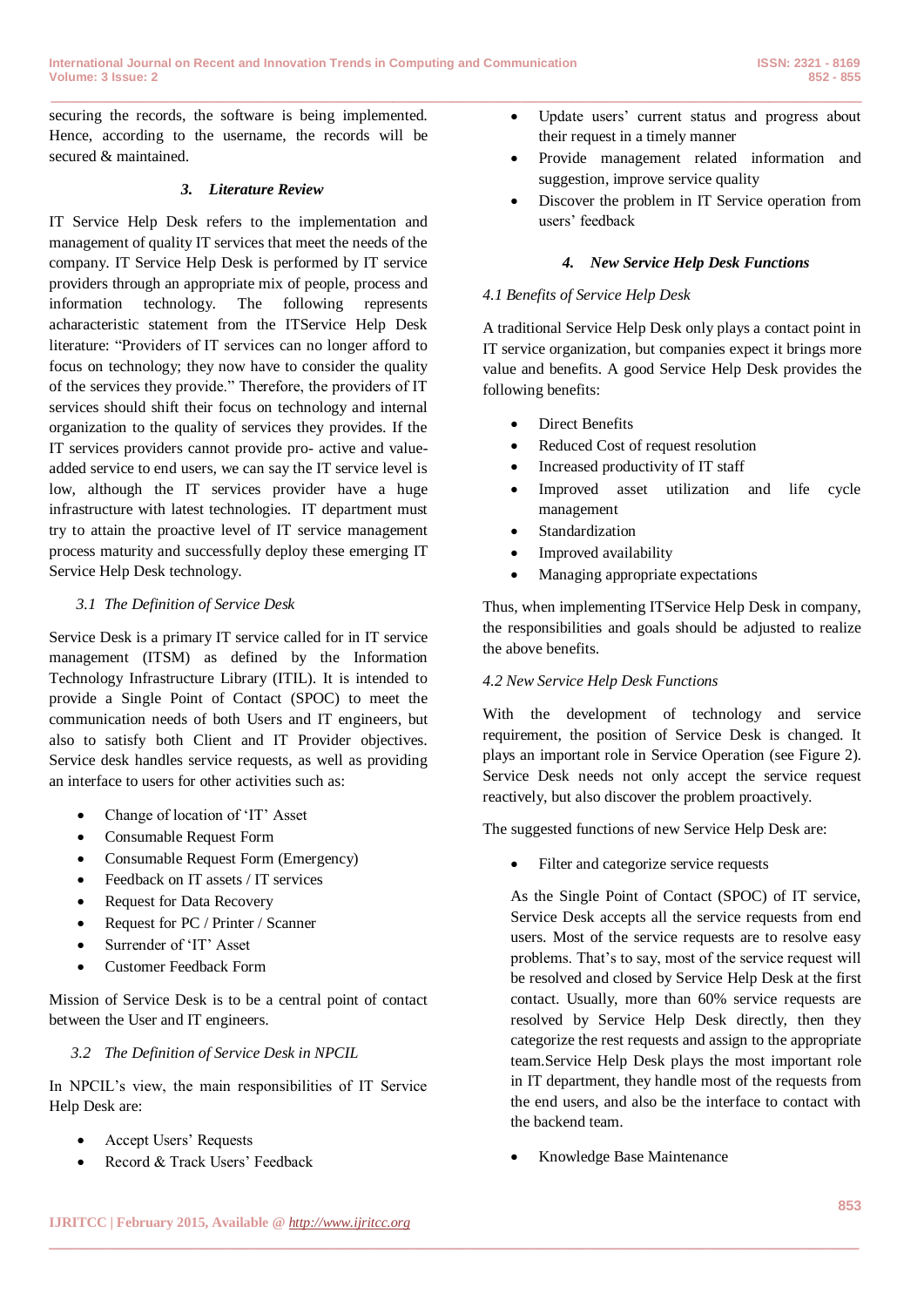Knowledge Base (KB) is a special kind of database for knowledge management. A knowledge base is an information repository that provides a means for information to be collected, organized, shared, searched and utilized. It can be either machine-readable or intended for human use.

Service Help Desk is the key user of Knowledge Base. In daily work, they can easily know which Knowledge Base article is useful, which one is out of date and which one has very low resolve rate. With such information records, Service Help Desk should proactively maintain Knowledge Base.

Initiative Problem Management process

Service Help Desk also should play an important role in Problem Management process. Problem can be collected from requests. Service Help Desk should have the awareness to define a problem in a timely manner. For example, if Service Help Desk received a lot of requests with similar symptom, they should consult the senior technical staff to conduct Root Cause Analysis (RCA) process as soon as possible.

Event Management (Proactive Monitoring Service)

Event Management is the process that monitors all events that occur through the IT infrastructure. It allows for normal operation and also detects and escalates exception conditions. Service Help Desk cannot only accept request reactively, another function for them is providing proactive monitoring service. Service Help Desk can choose appropriate tool to monitor the status of servers, network devices, storage, UPS and etc.

# *4.3 Case Study*

**\_\_\_\_\_\_\_\_\_\_\_\_\_\_\_\_\_\_\_\_\_\_\_\_\_\_\_\_\_\_\_\_\_\_\_\_\_\_\_\_\_\_\_\_\_\_\_\_\_\_\_\_\_\_\_\_\_\_\_\_\_\_\_\_\_\_\_\_\_\_\_\_\_\_\_\_\_\_\_\_\_\_\_\_\_\_\_\_\_\_\_\_\_\_\_**

Here is a case study in Nanjing, China. Before 2010, the service desk applied a traditional process and functions. They received service requests reactively, and then category the service requests into different genres and dis- patch to the related team. However, the result is not good due to the following reasons:

- Service Desk engineers' skill cannot be improved by handling real tickets, which caused high attrition rate and higher training cost.
- 2nd tier technical engineer spent a lot of time in replying easy questions and inquiry, cannot focus on the technical part, the work efficiency is low.
- There is no a centralize method to manage and update knowledge, the resolve rate mostly depended on experience.
- Service desk didn't have the awareness to be involved in the Problem/Change management process.
- VIPs' requests cannot be addressed timely.
- Cannot proactively find the potential issues

To improve the service level of service desk, the service desk was restructured in 2010. The major change was responsibilities. Besides Incident Management process, the new service desk was assigned to be involved into more of ITIL process, such as: Problem Management, Change Management, Event Management, Service Level Management and etc. With about 6 months' efforts, the restructured was completed successfully.



*Figure 1 Position of service help desk in company*

**\_\_\_\_\_\_\_\_\_\_\_\_\_\_\_\_\_\_\_\_\_\_\_\_\_\_\_\_\_\_\_\_\_\_\_\_\_\_\_\_\_\_\_\_\_\_\_\_\_\_\_\_\_\_\_\_\_\_\_\_\_\_\_\_\_\_\_\_\_\_\_\_\_\_\_\_\_\_\_\_\_\_\_\_\_\_\_**